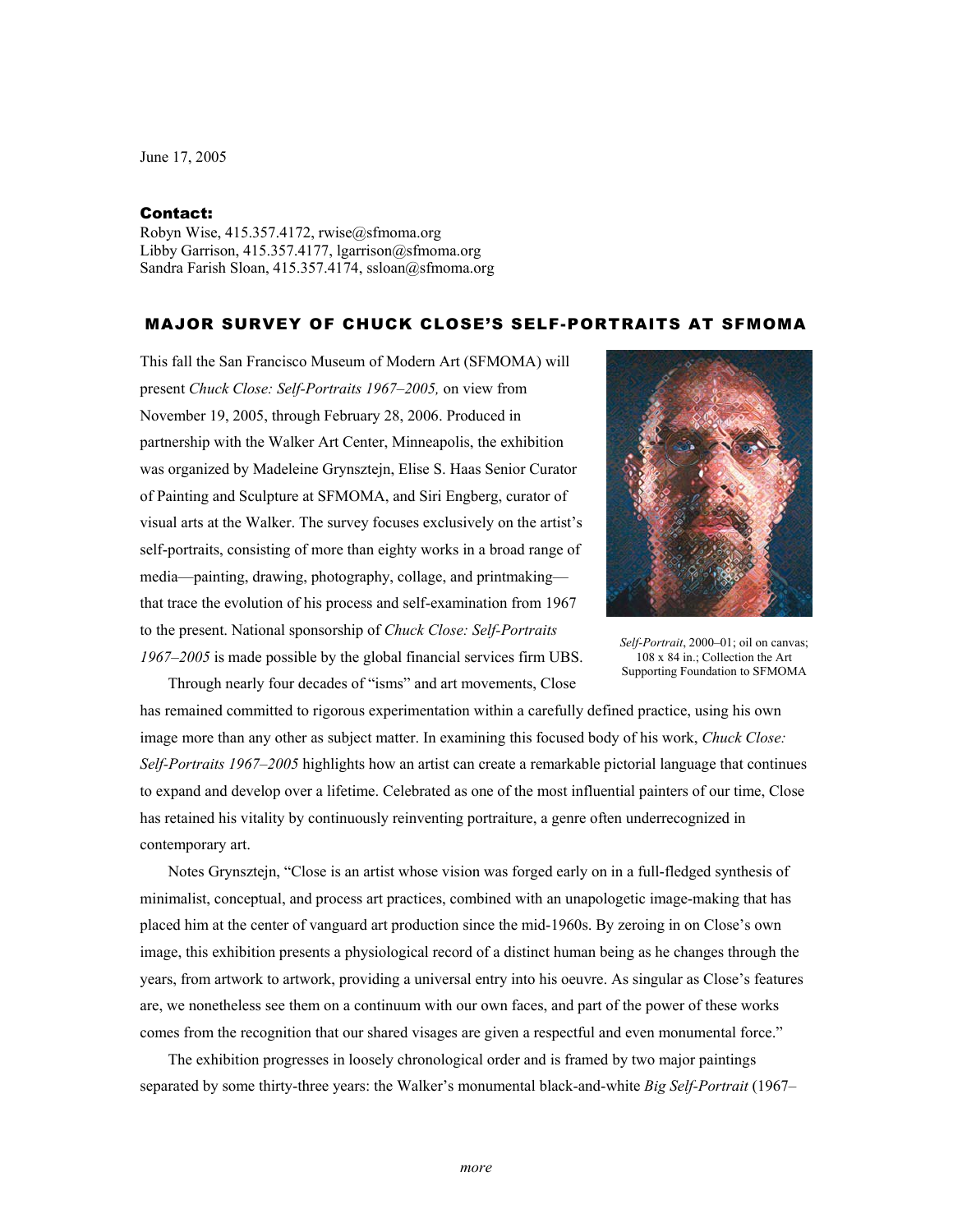68)—the artist's first—and SFMOMA's recent *Self-Portrait* (2000–01), a contemporary image painted as a mosaic of dazzling color and the only self-portrait painted on the scale of the 1968 canvas. Throughout the exhibition paintings will be paired with maquettes, and, in some cases, a series of works will be gathered together with the single maquette at its origin. As the viewer moves through the galleries, biographical time unfolds and the artist's physical maturation is revealed in tandem with his artistic development. The final gallery highlights a suite of recent prints given to SFMOMA by the artist.



*Big Self-Portrait*, 1967–68; acrylic on canvas; 107 1/2 x 83 1/2 x 2 in.; Collection Walker Art Center

Born in Monroe, Washington, in 1940, Close attended the University of Washington in Seattle. From 1962 to 1964, he continued his education at the Yale University School of Art and Architecture, where he studied alongside a talented group of fellow artists including Nancy Graves, Robert Mangold, Brice Marden, and Richard Serra. His paintings at the time were influenced by the work of Arshile Gorky and Willem de Kooning, but he remained dissatisfied with abstraction's open-endedness. While in school, he traveled regularly to New York, became enthusiastic about Pop art, and began to feel an urgency about pushing his work in a new direction.

By 1967, Close had moved to New York City and abandoned the abstract work of his school years to begin painting from photographs. "I wanted something very specific to do, where there were rights and wrongs," he has remarked, "and so I decided to just use whatever

happened in the photograph. Whatever shapes were there I would have to use . . . I was constructing a series of self-imposed limitations that would guarantee that I could no longer make what I had been making." The resulting cross-pollination between painting and photography would prove particularly fruitful and long-standing.

In 1968, Close completed the watershed painting *Big Self-Portrait*, his first self-portrait and the first of a group of eight black–and-white "heads," as he refers to them, that include portraits of fellow artists Nancy Graves, Richard Serra, Joe Zucker, and the composer Philip Glass. Monumental in scale, at nine by seven feet, *Big Self-Portrait* is made from only a few tablespoons of water-based pigment, applied thinly so as to imitate the slick surface of its photographic source. This series of black-and-white paintings brought Close instant recognition as an artist and set the course for a working method he continues to use today.

Always starting with a photograph as the basis for his imagery, Close first produces a maquette, comprising a photograph overlaid with a grid template. He then systematically transposes the image to another surface—canvas, drawing paper, a printing plate, or a paper pulp collage—square by square. Thus, while the work always derives from photography, it is reinvested with the human touch present in the application method. Though his practice is well-defined, it is far from rigid: For each work he makes, Close consistently "alter[s] the variables." Whether he fills each square with delicately airbrushed pigment, dots of pastel, inked fingerprints, etched lines, or organic brushstrokes in vibrant color, he continues "to find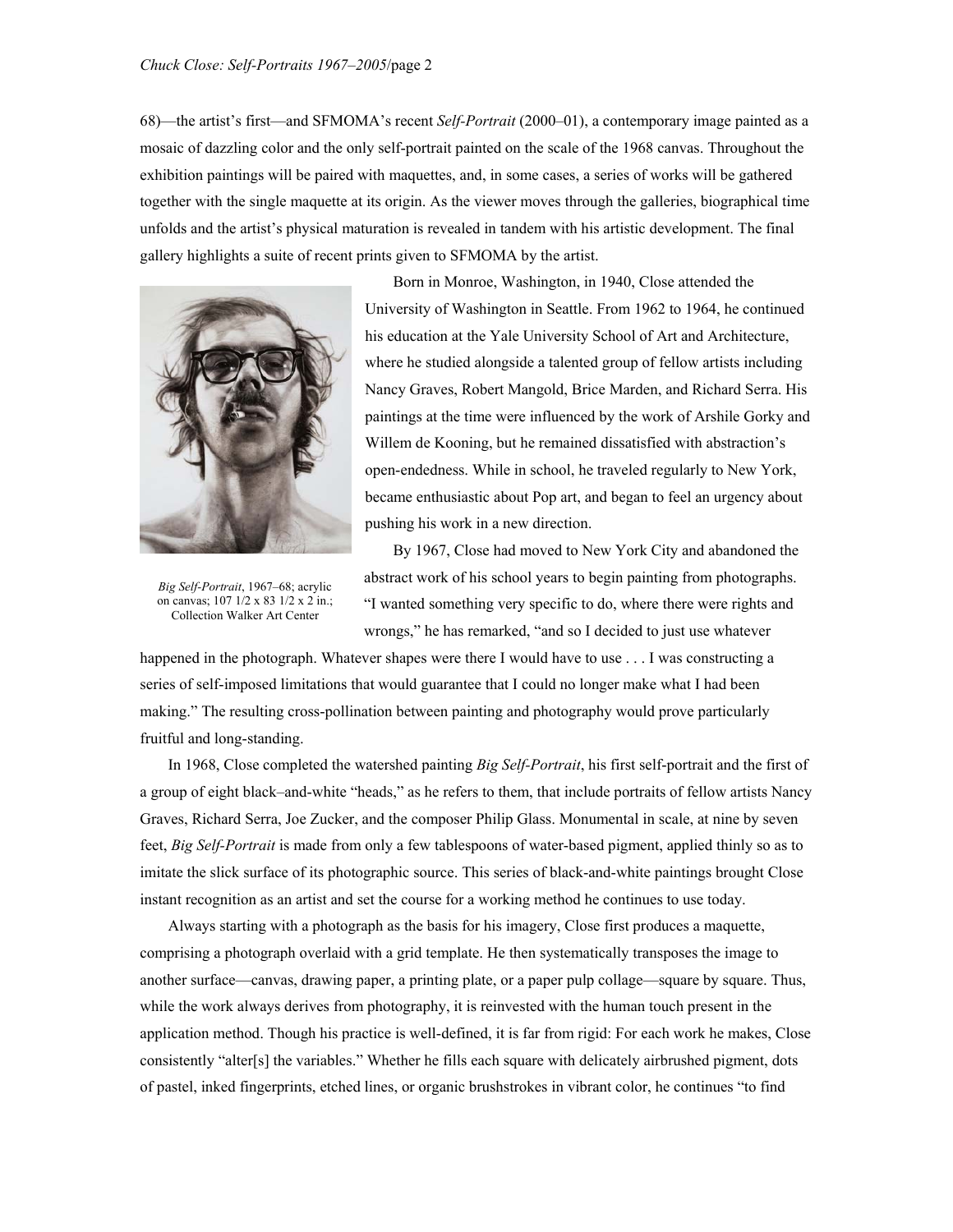things in the rectangle and slowly sneak up on what I want . . . to make it all happen in the rectangle instead of on the palette and in context." Close has used this method to produce works ranging from large-scale paintings to intimate drawings to elaborate paper-pulp constructions. In addition, he is a master printmaker who has worked with etching, woodcut, linoleum block printing, and screen printing. Examples of all Close's techniques are included in *Chuck Close: Self-Portraits 1967–2005.*

As cross-references between painting and photography have increased in Close's work, his paintings have become truly hybrid objects that merge manual and mechanical processes. They also function as explorations of the mutable boundaries between the personal and the social, the unique and the standardized. Close pushes these borders when he creates a self-portrait in the intentional likeness of a passport photo or a criminal mug shot—photographs intended for public rather than private use—which in turn raises questions about the construction of selfhood in a world that constantly impersonalizes.

Close also has been an innovator in the arena of photography, and this exhibition will contain numerous examples of his photographic self-portraits. One of the first artists to experiment with largeformat Polaroids, he has created many portraits in the medium, including multipart photo-collages. In recent years, he also has embraced the nineteenth-century daguerreotype technique, which he has used to create a broad range of portraits with an exceptionally contemporary quality.

Beginning in 1988, Close faced new personal and artistic challenges after suffering a collapsed spinal artery that initially left him paralyzed from the neck down. With time and tenacity, his condition improved, and, though dependent on a wheelchair, he was able to begin painting again using a customized brace. The self-portraits made following this event became more gestural and continued Close's explorations into the use of a bold, unexpected color palette. In these works, Close has revealed himself to be a highly intuitive colorist, whose paintings have been connected to many art historical precedents, including the Byzantine mosaics of Ravenna and the paintings of Gustav Klimt.

Evident throughout Close's entire oeuvre is a deliberate balancing of the contradictory: the subjective and the systematic; the mechanical and the handmade; the parts and the whole; or the distinct material reality of the painted mark versus the representational coherency of the image.

*Chuck Close: Self-Portraits 1967–2005* will be accompanied by a richly illustrated catalogue of the same title that documents this particular body of Close's work in detail and across media. The catalogue includes essays by Siri Engberg, Madeleine Grynsztejn, and Douglas R. Nickel, director of the Center for Creative Photography at the University of Arizona, Tucson.

In conjunction with the exhibition's opening at SFMOMA, the Museum's Education Department will present an artist talk with Chuck Close on Saturday, November 19, 2005. Ticket information and additional program details will be available at a later date on the Museum's Web site at www.sfmoma.org.

## Tour Schedule

Walker Art Center: July 24 to October 16, 2005 San Francisco Museum of Modern Art: November 19, 2005 to February 28, 2006 High Museum of Art, Atlanta: March 25 to June 18, 2006 Albright-Knox Art Gallery, Buffalo, New York: July 22 to October 22, 2006